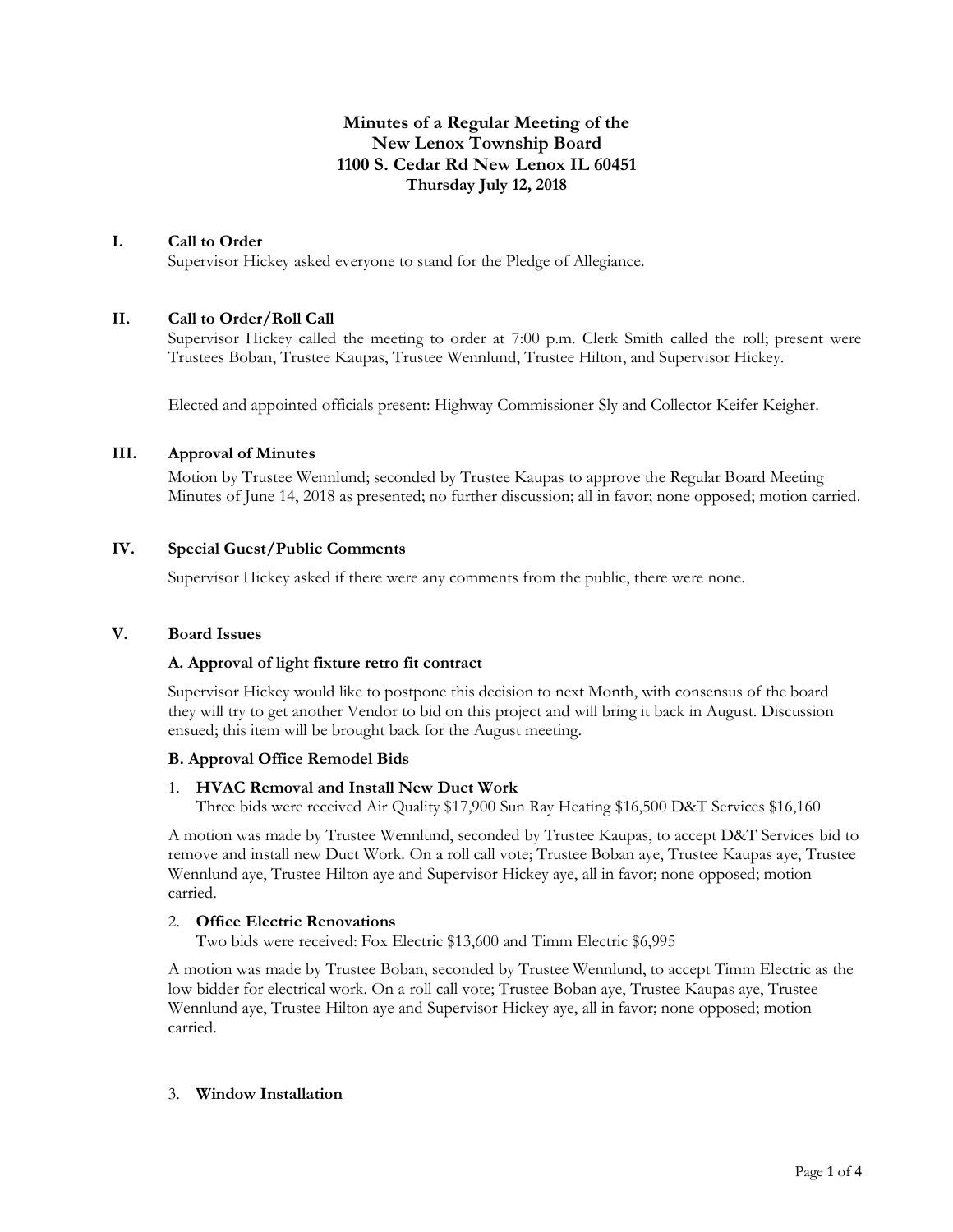One bid was received: Altra \$7,240

A motion was made by Trustee Kaupas; seconded by Trustee Wennlund to approve expenditure for window not to exceed \$7,240 discussion ensued; On a roll call vote; Trustee Boban aye, Trustee Kaupas aye, Trustee Wennlund aye, Trustee Hilton aye and Supervisor Hickey aye, all in favor; none opposed; motion carried.

### 4. **Carpet Tiles**

Supervisor Hickey said the carpet tiles will be a continuation of the ones installed last year during renovations.

# 5. **Bathroom Floor and Wall Tiles**

One bid received: Granite Mountain \$10,269

A motion was made by Trustee Boban, seconded by Trustee Wennlund to approve expenditure for Bathroom Floor and Wall Tiles not to exceed \$10,269 discussion ensued; On a roll call vote; Trustee Boban aye, Trustee Kaupas aye, Trustee Wennlund aye, Trustee Hilton aye and Supervisor Hickey aye, all in favor; none opposed; motion carried.

### 6. **Acoustical Ceiling Tiles**

One bid received: Contractors Acoustical Supply \$2,880

A motion was made by Trustee Wennlund; seconded by Trustee Kaupas to approve expenditure for Acoustical Ceiling Tiles not to exceed \$2,880 discussion ensued; On a roll call vote; Trustee Boban aye, Trustee Kaupas aye, Trustee Wennlund aye, Trustee Hilton aye and Supervisor Hickey aye, all in favor; none opposed; motion carried.

### 7. **Plumbing**

One bid was received at 5:50 p.m. just before the meeting: Tri County \$20,00

A motion was made by Trustee Boban, seconded by Trustee Wennlund to approve expenditure for Plumbing not to exceed \$20,000 providing this amount does not exceed State Statute; discussion ensued; On a roll call vote; Trustee Boban aye, Trustee Kaupas aye, Trustee Wennlund aye, Trustee Hilton aye and Supervisor Hickey aye, all in favor; none opposed; motion carried.

# **C. Additions to Maplewood and Marshall Cemetery Fee Schedule**

Supervisor Hickey shared with the board that the Grave Digger has changed his charges for grave digging. For Cremation burials requiring larger than 12X12 opening a \$100. Additional Fee.

For a grave opening to accommodate a vault larger than the standard 30" vault with an exterior width not exceeding a 34" a \$250 additional fee.

A motion was made by Trustee Boban and seconded by Trustee Kaupas to have our policy reflect the changes; all in favor; none opposed; motion carried.

### **D. Resolution for an Advisory Referendum**

Supervisor Hickey asked for a motion to proceed with an Advisory Referendum; hearing none; motion failed for lack of a motion.

### **VI. Reports from Township Officials**

### **A. Supervisor**

1. Building Improvements and Repairs

Supervisor Hickey reported that the maintenance guys have been doing some of the demo work getting ready for construction of new walls that our employees will be constructing. After tonight's meeting Supervisor Hickey is looking forward to getting the renovations going with the Electric and HVAC being approved he is hoping to have this project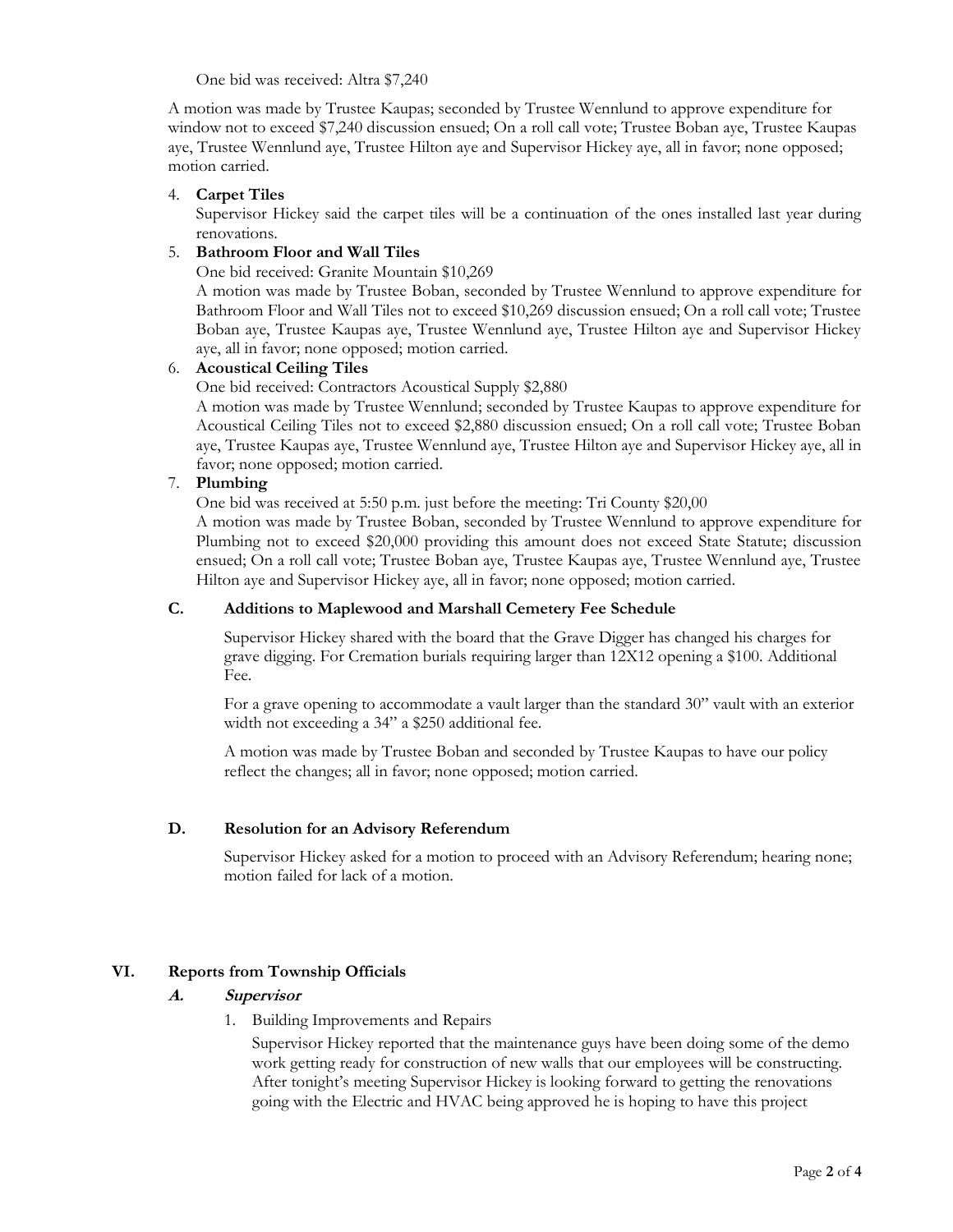completed by the end of summer.

- 2. Supervisor Hickey asked permission from the board to have Trustee Wennlund work with him on the sale of two lots on Old Hickory Road which were approved to sell at the 2017 Annual Town Meeting by Resolution. Trustee Wennlund shared the appraisal with the board and said we need to get no less than 80% of that appraisal.
- 3. Supervisor Hickey Shared with the board that he received from T.O.I. will be having a district educational opportunity on Thursday August 9<sup>th</sup> 2018, at Chicago Marriott Naperville if anyone is interested in going to that to let him know.

# **Trustee Reports**

1. Trustee Boban shared with the board that an email was received regarding usage of our recycle facility with paper and cardboard. The concern is that one user/commercial could fill the bin then it would be full and no other residents could use it until the pick-up date which is once a week. He would like to make sure we have policy on this and it reflects the intent is for resident's usage only.

Trustee Boban reported the Electronics Recycle on the 2nd and 4th might have seen a slight decline this past month possibly due to neighboring communities that are now participating. However, 80 to 100 cars remain very steady.

Mosquito Abatement there has been two spaying to date, another Township-wide spraying is scheduled for the last week in July.

Trustee Boban reported that at the Triple Play Concert he sat with Sharefest and told people(that stopped by) that we do partner with Sharefest, which enables us to do a few things and it also helps Sharefest to do things.

He continues to work on the safe work practice handout, he should have a template ready soon.

- 2. Trustee Kaupas no report
- 3. Trustee Wennlund reported the importance of Intergovernmental Cooperation for the Fire Districts to be properly funded, so all residents of the township can have adequate services. At the supervisor's request he will be sitting on the Advisory Committee and will be meeting on the 17<sup>th</sup> with other governmental bodies.
- 4. Trustee Hilton no report
- B. Clerk Smith no report
- C. Highway Commissioner reported that they will be paving 184<sup>th</sup> 185<sup>th</sup> street area they have been up there preparing for it building up the shoulders and some crossroad pipe work. Highway Commissioner Sly also reported that they will be paving Cherry Hill Road out by Laraway Rd up to the RR tracks and will be pigging back on the Village doing Joliet Hwy and part of Spencer Road through their contract.
- D. Assessor -absent-
- E. Collector no report

### **VII. Report from Attorney** -absent-

#### **VIII. Approval of Bills**

A motion was made by Trustee Wennlund, seconded by Trustee Kaupas, to accept and pay all bills and late bills as presented. on a roll call vote; Trustee Boban aye, Trustee Kaupas aye, Trustee Wennlund aye, Trustee Hilton aye and Supervisor Hickey aye, all in favor; none opposed; motion carried.

### **IX. Other Business**

No other business was brought forward.

#### **X. Adjournment**